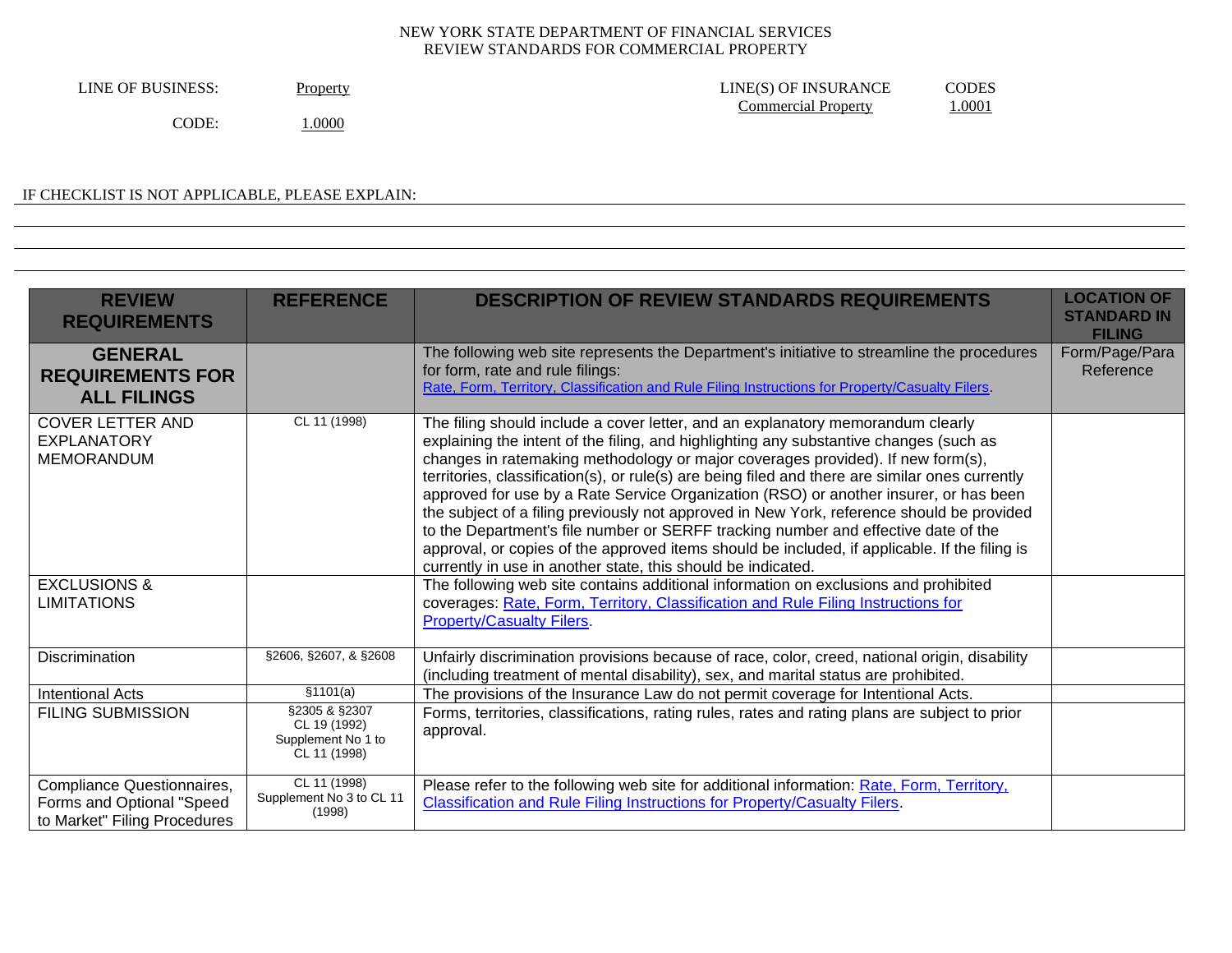| <b>REVIEW</b><br><b>REQUIREMENTS</b>      | <b>REFERENCE</b>                                                                                                       | <b>DESCRIPTION OF REVIEW STANDARDS REQUIREMENTS</b>                                                                                                                                                                                                                                                                                                                                                                                                                                                                                                                                                                                                                                                                                                                                                                                                                                                                                                                                                                                                                                                                      | <b>LOCATION OF</b><br><b>STANDARD IN</b><br><b>FILING</b> |
|-------------------------------------------|------------------------------------------------------------------------------------------------------------------------|--------------------------------------------------------------------------------------------------------------------------------------------------------------------------------------------------------------------------------------------------------------------------------------------------------------------------------------------------------------------------------------------------------------------------------------------------------------------------------------------------------------------------------------------------------------------------------------------------------------------------------------------------------------------------------------------------------------------------------------------------------------------------------------------------------------------------------------------------------------------------------------------------------------------------------------------------------------------------------------------------------------------------------------------------------------------------------------------------------------------------|-----------------------------------------------------------|
|                                           |                                                                                                                        |                                                                                                                                                                                                                                                                                                                                                                                                                                                                                                                                                                                                                                                                                                                                                                                                                                                                                                                                                                                                                                                                                                                          |                                                           |
| NO FILE OR FILING<br><b>EXEMPTIONS</b>    | Article 63<br>11NYCRR16 (Reg. 86)                                                                                      | An authorized insurer must obtain a "Special Risk License" prior to writing business in the<br>"Free Trade Zone". Such business shall be limited to a Special Risk defined as either a<br>Class 1 risk, Class 2 risk as enumerated in the list contained in Regulation 86, or a Class<br>3 risk. Although filing is not required for a Class 1 risk or a Class 2 risk, rates and policy<br>forms applied to special risks must still satisfy governing standards set forth in the<br>Insurance Law and regulations. If it is a class 3 risk then the company is required to file<br>for information only any form that has not been previously filed with the Superintendent<br>within three business days after the first delivery of a policy using such form, but no later<br>than 60 calendar days after the inception date of such policy. It should be noted that any<br>policy form that an insurer previously filed with the Superintendent and that the<br>Superintendent disapproved or rejected or that the insurer withdrew will not be considered<br>to have been previously filed with the Superintendent. |                                                           |
| PROHIBITED COVERAGES                      |                                                                                                                        | While the Department does not have an exhaustive list, some examples of prohibited<br>coverages include punitive damages and corporal punishment. Please refer to the<br>following web site for additional information:<br>Rate, Form, Territory, Classification and Rule Filing Instructions for Property/Casualty<br><b>Filers</b>                                                                                                                                                                                                                                                                                                                                                                                                                                                                                                                                                                                                                                                                                                                                                                                     |                                                           |
| SIDE BY SIDE<br><b>COMPARISON</b>         | CL 11 (1998)                                                                                                           | If the filing is a revision to existing form(s), territories, classification(s) or rule(s); Except for<br>simple, non-substantive changes, a side-by-side comparison of the form(s) or rule(s)<br>being proposed and those currently in use in New York, with all changes clearly marked<br>and explained in the company's cover letter or memorandum must be included. Revisions<br>to classifications and territories should include a comparison between those currently on<br>file (in New York) and those proposed, including relevant statistical data (experience) and<br>any rate or rate relativity effect. There should be a reference to the Department's<br>previous file number and/or a copy of the approval letter in which the current form(s),<br>territories, classification(s) or rule(s) were approved/acknowledged.                                                                                                                                                                                                                                                                                 |                                                           |
| <b>FORMS: POLICY</b><br><b>PROVISIONS</b> | §2307, §3105, §3106,<br>§3404, §3407, §3407-a,<br>§3435 & Article 54<br>11 NYCRR 86 (Reg. 95)<br>11NYCRR153 (Reg. 135) | The Commercial Lines Property Insurance Form Filing Compliance Questionnaire contains<br>detailed information for making a commercial property filing including required policy<br>provisions, exclusions, prohibited coverages, and standard language, available at:<br>Rate, Form, Territory, Classification and Rule Filing Instructions for Property/Casualty Filers.                                                                                                                                                                                                                                                                                                                                                                                                                                                                                                                                                                                                                                                                                                                                                | Form/Page/Para<br>Reference                               |
| <b>APPLICATIONS</b>                       |                                                                                                                        |                                                                                                                                                                                                                                                                                                                                                                                                                                                                                                                                                                                                                                                                                                                                                                                                                                                                                                                                                                                                                                                                                                                          |                                                           |
| Filing exemption                          | \$2307(b)                                                                                                              | Applications which do not become part of the policy are exempt from filing requirements.<br>Please refer to Item I.N.1 of Commercial Liability Insurance Form Filing Compliance<br>Questionnaire, available at: Rate, Form, Territory, Classification and Rule Filing<br>Instructions for Property/Casualty Filers.                                                                                                                                                                                                                                                                                                                                                                                                                                                                                                                                                                                                                                                                                                                                                                                                      |                                                           |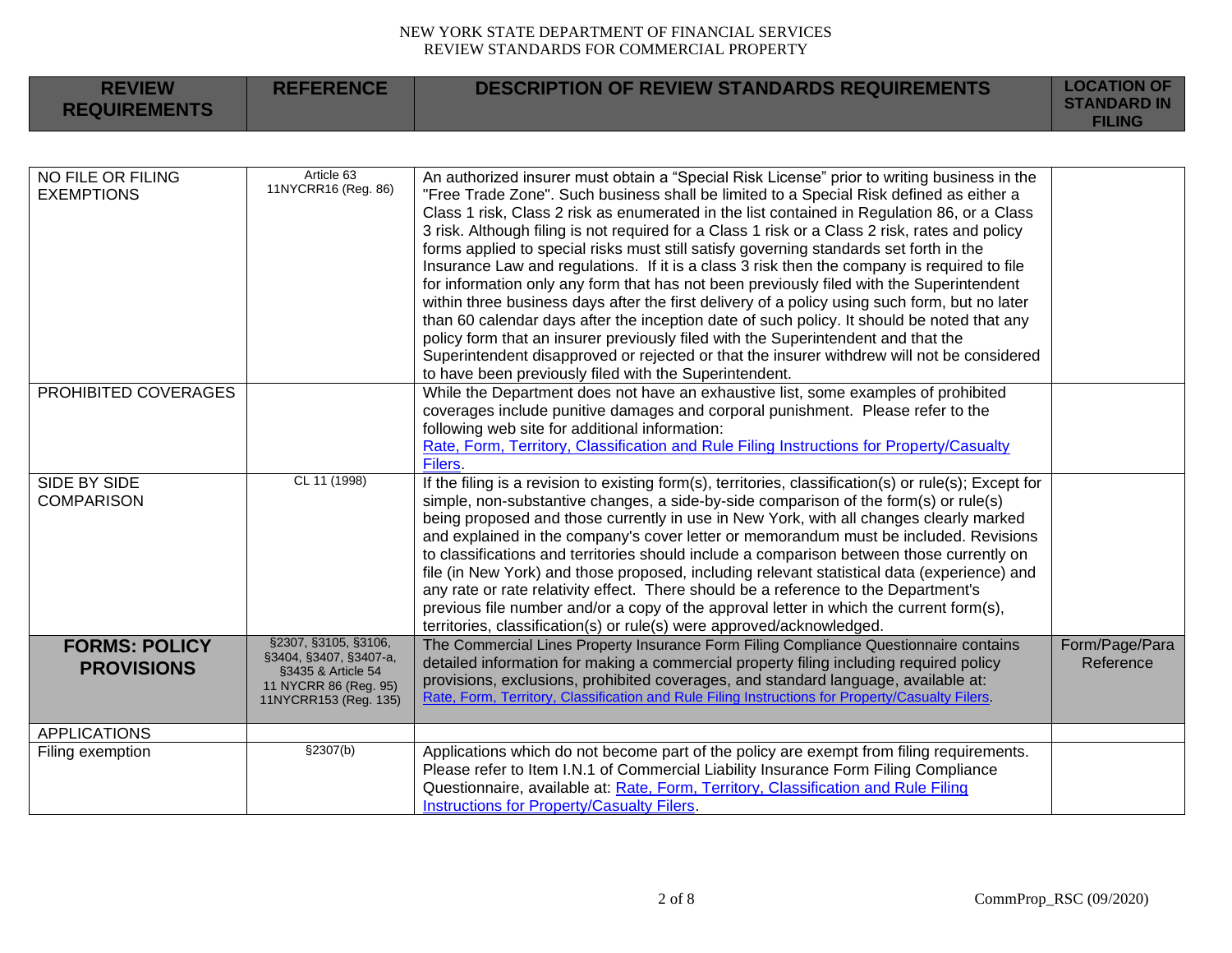| <b>REVIEW</b>       | <b>REFERENCE</b> | <b>DESCRIPTION OF REVIEW STANDARDS REQUIREMENTS</b> | <b>LOCATION OF</b><br><b>STANDARD IN</b> |
|---------------------|------------------|-----------------------------------------------------|------------------------------------------|
| <b>REQUIREMENTS</b> |                  |                                                     | <b>FILING</b>                            |

| <b>Fraud Warning Statement</b>                   | \$403(d)<br>11NYCRR86.4 (Reg. 95)                                           | All applications must contain the prescribed fraud warning statement, which must be<br>incorporated immediately above the applicant's signature.                                                                                                                                                                                                                                                                                                                                                                                                                                                                                                                                                         |  |
|--------------------------------------------------|-----------------------------------------------------------------------------|----------------------------------------------------------------------------------------------------------------------------------------------------------------------------------------------------------------------------------------------------------------------------------------------------------------------------------------------------------------------------------------------------------------------------------------------------------------------------------------------------------------------------------------------------------------------------------------------------------------------------------------------------------------------------------------------------------|--|
| <b>ARBITRATION</b>                               |                                                                             | Arbitration of disputes between an insured and the insurer may not be required.                                                                                                                                                                                                                                                                                                                                                                                                                                                                                                                                                                                                                          |  |
| <b>BANKRUPTCY</b><br><b>PROVISIONS</b>           |                                                                             |                                                                                                                                                                                                                                                                                                                                                                                                                                                                                                                                                                                                                                                                                                          |  |
| <b>BLANK ENDORSEMENTS</b>                        |                                                                             | Not permitted since a blank endorsement may change policy provisions without the proper<br>approval by this Department. An exception may be made for a blank form if its usage is<br>apparent based on the title/language of the form itself (such as a change in address form).<br>Forms containing check boxes with a space for language to be added are considered<br>blank endorsements and are subject to these rules.                                                                                                                                                                                                                                                                              |  |
| <b>CANCELLATION &amp; NON-</b><br><b>RENEWAL</b> | §3426<br>CL 14 (1986)<br>CL 11 (1989)<br>Supplement No 1 to CL 11<br>(1989) | The Cancellation & Nonrenewal provisions apply to all commercial risk policies including<br>policies issued or issued for delivery in New York covering risks with multi-state locations<br>where the insured is principally headquartered in New York or the policy provides that<br>New York Law will govern. Please refer to Commercial Lines Cancellation and<br>Nonrenewal Form Filing Compliance Questionnaire for detailed cancellation and<br>nonrenewal requirements, available at: Rate, Form, Territory, Classification and Rule<br>Filing Instructions for Property/Casualty Filers.                                                                                                         |  |
| Notice of Cancellation                           | §3426(b), (c), (h)(2), (g) &<br>(1)                                         | The cancellation provisions must comply with the statutory requirements for the content of<br>the notice (including loss information), proof of notice, special provisions, and time frame<br>for giving notice. Any notice which fails to include a provision required by Section 3426<br>shall not be an effective notice of cancellation. Notice must be mailed/delivered to the first<br>name insured and to the insured's authorized agent or broker. Please refer to Item I.A of<br>Commercial Lines Cancellation and Nonrenewal Form Filing Compliance Questionnaire,<br>available at: Rate, Form, Territory, Classification and Rule Filing Instructions for<br><b>Property/Casualty Filers.</b> |  |
| Notice of Non Renewal                            | $$3426(e), (g), (h)(2)$ & (I)                                               | The nonrenewal provisions must comply with the statutory requirements for the content of<br>the notice (including loss information), proof of notice, special provisions, and time frame<br>for giving notice. Any notice which fails to include a provision required by Section 3426<br>shall not be an effective notice of nonrenewal. Notice must be mailed/delivered to the<br>first name insured and to the insured's authorized agent or broker. Please refer to Item I.B<br>of Commercial Lines Cancellation and Nonrenewal Form Filing Compliance<br>Questionnaire, available at: Rate, Form, Territory, Classification and Rule Filing<br>Instructions for Property/Casualty Filers.            |  |
| <b>Required Policy Period</b>                    | $$3426(a)(2)$ & (d)(2)                                                      | A required policy period means a period of one year from the date as of which a covered<br>policy is renewed or first issued. A policy issued for less than one year must be in<br>compliance with statutory reasons outlined in §3426(d)(2). Please refer to Item II of<br>Commercial Lines Cancellation and Nonrenewal Form Filing Compliance Questionnaire,<br>available at: Rate, Form, Territory, Classification and Rule Filing Instructions for<br><b>Property/Casualty Filers.</b>                                                                                                                                                                                                               |  |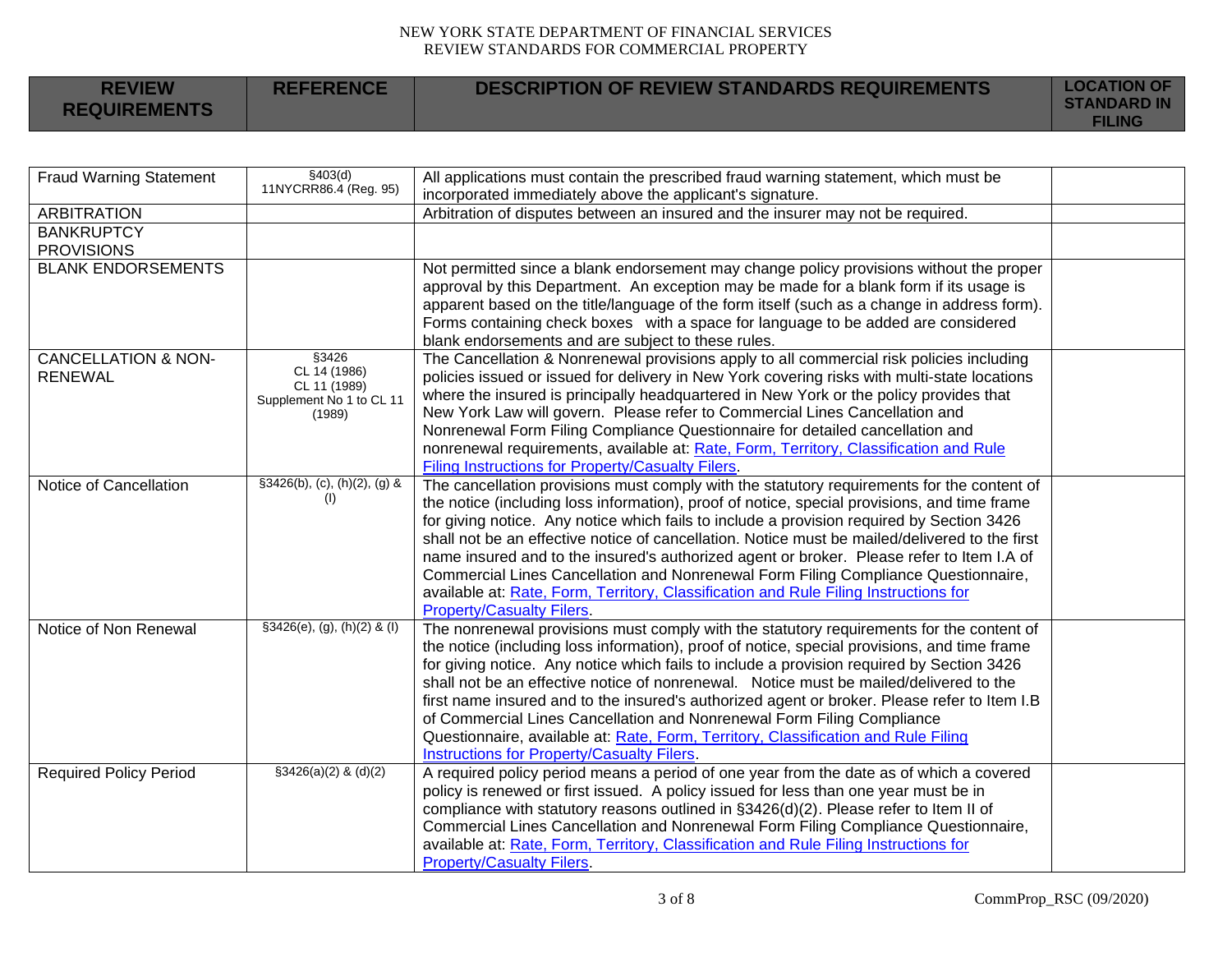| <b>REVIEW</b><br><b>REQUIREMENTS</b>    | <b>REFERENCE</b>                                        | <b>DESCRIPTION OF REVIEW STANDARDS REQUIREMENTS</b>                                                                                                                                                                                                                                                                                                                                                                                                                                                                                                                                                                                                                                | <b>LOCATION OF</b><br><b>STANDARD IN</b><br><b>FILING</b> |
|-----------------------------------------|---------------------------------------------------------|------------------------------------------------------------------------------------------------------------------------------------------------------------------------------------------------------------------------------------------------------------------------------------------------------------------------------------------------------------------------------------------------------------------------------------------------------------------------------------------------------------------------------------------------------------------------------------------------------------------------------------------------------------------------------------|-----------------------------------------------------------|
|                                         |                                                         |                                                                                                                                                                                                                                                                                                                                                                                                                                                                                                                                                                                                                                                                                    |                                                           |
| Permissible Reasons for<br>Cancellation | \$3426(b), (c) & (h)                                    | A policy may be cancelled for any valid underwriting reason during the first 60 days a<br>policy is in force. After the first 60 days, reasons for cancellation are limited to statutory<br>references. Please refer to Item I.A. 2 of Commercial Lines Cancellation and Nonrenewal<br>Form Filing Compliance Questionnaire, available at: Rate, Form, Territory, Classification<br>and Rule Filing Instructions for Property/Casualty Filers.                                                                                                                                                                                                                                     |                                                           |
| Permissible Reasons for<br>Non Renewal  | $$3426(e)$ & (h)                                        | A valid underwriting reason must be specifically listed in notice. Please refer to<br>Commercial Lines Cancellation and Nonrenewal Form Filing Compliance Questionnaire,<br>available at: Rate, Form, Territory, Classification and Rule Filing Instructions for<br><b>Property/Casualty Filers.</b>                                                                                                                                                                                                                                                                                                                                                                               |                                                           |
| <b>Conditional Renewal</b>              | \$3426(e)(1)(B)                                         | A conditional renewal notice is required for any change in the policy less favorable to the<br>policyholder. Such notice must contain the specific reason or reasons for conditional<br>renewal and must comply with the statutory requirements for the content of the notice<br>(including loss information), proof of notice, special provisions, and time frame for giving<br>notice. Please refer to Item I.B.2 and I.B.3 of Commercial Lines Cancellation and<br>Nonrenewal Form Filing Compliance Questionnaire, available at: Rate, Form, Territory,<br>Classification and Rule Filing Instructions for Property/Casualty Filers.                                           |                                                           |
| Suspension                              | Line 28 of §3404(e)<br>\$3426(m)                        | A suspension of coverage shall not be considered a cancellation of coverage. However,<br>the suspension provision may not be more restrictive than that of the standard fire policy<br>provisions.                                                                                                                                                                                                                                                                                                                                                                                                                                                                                 |                                                           |
| <b>EXCESS COVERAGE</b>                  |                                                         |                                                                                                                                                                                                                                                                                                                                                                                                                                                                                                                                                                                                                                                                                    |                                                           |
| <b>FORMS MISCELLANEOUS</b>              | \$3407(a)                                               | All Property and Casualty insurance policies must contain a provision equal or more<br>favorable to the provisions of §3407(a).                                                                                                                                                                                                                                                                                                                                                                                                                                                                                                                                                    |                                                           |
| <b>Numbered Forms</b>                   | \$2307(b)                                               | All policy forms and endorsements filed with the Department must include an identification<br>number. Please refer to Item I.h of Commercial Lines Property Insurance Form Filing<br>Compliance Questionnaire, available at: Rate, Form, Territory, Classification and Rule<br>Filing Instructions for Property/Casualty Filers.                                                                                                                                                                                                                                                                                                                                                   |                                                           |
| <b>Unlicensed Companies</b>             | \$2307(b)                                               | All policy forms and endorsements filed with the Department may only include the names<br>of insurers licensed in the State of New York. Please refer to Item I.f of Commercial Lines<br>Property Insurance Form Filing Compliance Questionnaire, available at: Rate, Form,<br>Territory, Classification and Rule Filing Instructions for Property/Casualty Filers.                                                                                                                                                                                                                                                                                                                |                                                           |
| <b>FICTITIOUS GROUPS</b>                | §3435<br>11NYCRR301 (Reg. 134)<br>11NYCRR153 (Reg. 135) | The provisions of §3435 and Regulations 134 and 135 do not permit fictitious groups.<br>The issuance of group property & casualty insurance is limited to either not-for-profit or<br>municipality insureds, or purchasing groups formed under the Federal Liability Risk<br>Retention Act of 1986 or quasi-group policies through a mass merchandising, safety<br>group or similar program, in connection with State law or a Federal purchasing group.<br>Please refer Item II of Commercial Lines Property Insurance Form Filing Compliance<br>Questionnaire, available at: Rate, Form, Territory, Classification and Rule Filing<br>Instructions for Property/Casualty Filers. |                                                           |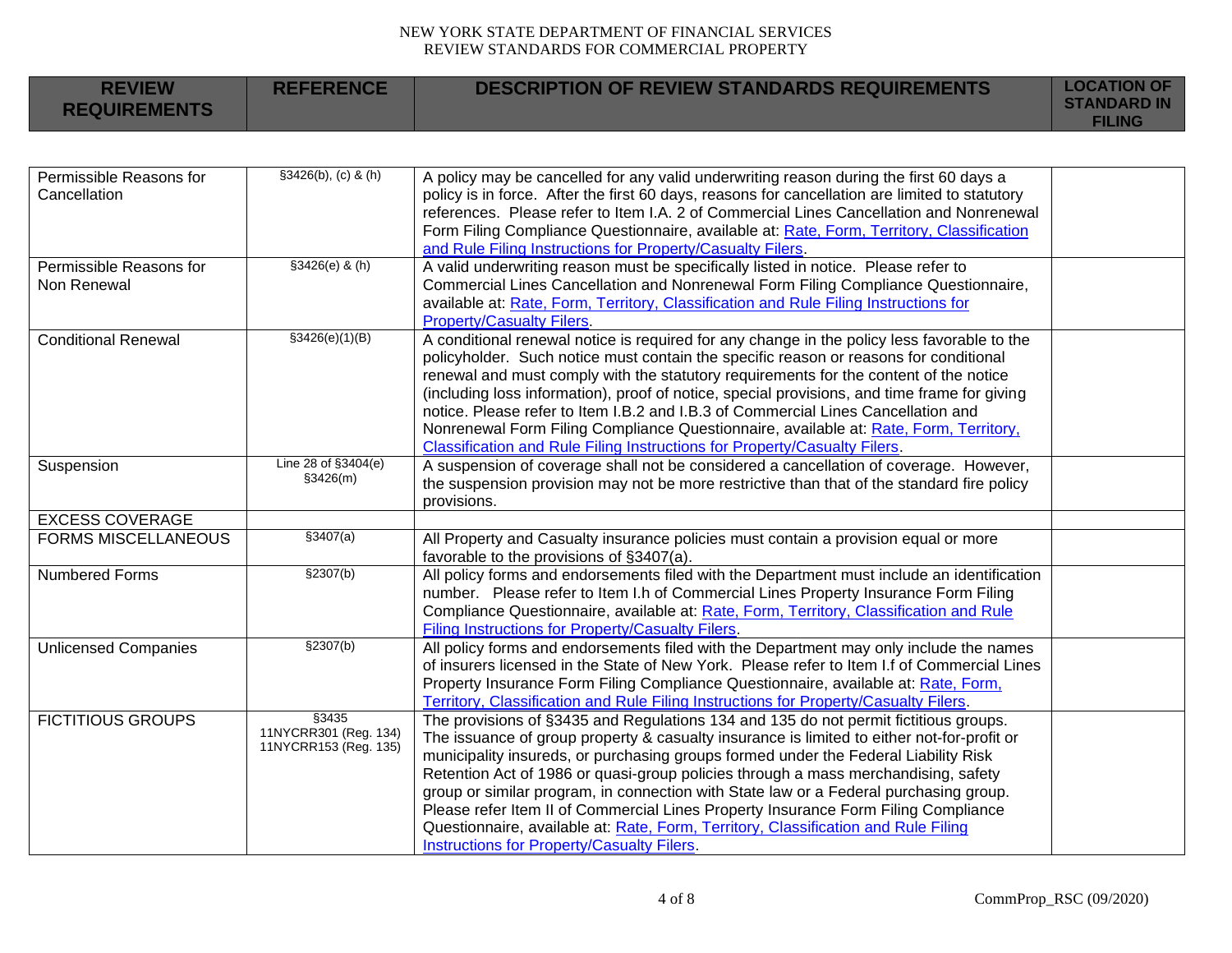| <b>REVIEW</b>                                                       | <b>REFERENCE</b>                                        | <b>DESCRIPTION OF REVIEW STANDARDS REQUIREMENTS</b>                                                                                                                                                                                                                                                                                                                                                                                                                                                                                               | <b>LOCATION OF</b> |
|---------------------------------------------------------------------|---------------------------------------------------------|---------------------------------------------------------------------------------------------------------------------------------------------------------------------------------------------------------------------------------------------------------------------------------------------------------------------------------------------------------------------------------------------------------------------------------------------------------------------------------------------------------------------------------------------------|--------------------|
| <b>REQUIREMENTS</b>                                                 |                                                         |                                                                                                                                                                                                                                                                                                                                                                                                                                                                                                                                                   | <b>STANDARD IN</b> |
|                                                                     |                                                         |                                                                                                                                                                                                                                                                                                                                                                                                                                                                                                                                                   | <b>FILING</b>      |
|                                                                     |                                                         |                                                                                                                                                                                                                                                                                                                                                                                                                                                                                                                                                   |                    |
| <b>GROUP POLICIES</b>                                               | §3435<br>11NYCRR301 (Reg. 134)<br>11NYCRR153 (Reg. 135) | The provisions of §3435 and Regulations 134 and 135 do not permit fictitious groups.<br>The issuance of group property & casualty insurance is limited to either not-for-profit or<br>municipality insureds, or purchasing groups formed under the Federal Liability Risk<br>Retention Act of 1986 or quasi-group policies through a mass merchandising, safety<br>group or similar program, in connection with State law or a Federal purchasing group.<br>Group policies must comply with the provisions of Regulations 134 & 135 including the |                    |
|                                                                     |                                                         | following: general requirements, group policy minimum standards, premium collection and<br>payment, dividend plans and form and rate filings requirements. Please refer Item II of<br>Commercial Lines Property Insurance Form Filing Compliance Questionnaire, available<br>at: Rate, Form, Territory, Classification and Rule Filing Instructions for Property/Casualty Filers.                                                                                                                                                                 |                    |
| <b>LIBERALIZATION CLAUSE</b>                                        |                                                         | Please refer Item I.J of Commercial Lines Property Insurance Form Filing Compliance<br>Questionnaire, available at: Rate, Form, Territory, Classification and Rule Filing<br>Instructions for Property/Casualty Filers.                                                                                                                                                                                                                                                                                                                           |                    |
| <b>LOSS SETTLEMENT</b>                                              | Line 150 of §3404(e)                                    | Must be paid within 60 days of proof of loss                                                                                                                                                                                                                                                                                                                                                                                                                                                                                                      |                    |
| <b>Action Against Company</b>                                       | Line 157 of §3404(e)                                    | No suit or action on this policy for the recovery of any claim shall be sustainable in any<br>court of law or equity unless all the requirements of this policy shall have been complied<br>with, and unless commenced within twenty-four months next after inception of the loss.                                                                                                                                                                                                                                                                |                    |
| Appraisal                                                           | §3408                                                   | Procedure for selection of umpire on failure to agree.                                                                                                                                                                                                                                                                                                                                                                                                                                                                                            |                    |
| MORTGAGEE/<br><b>LIENHOLDER</b>                                     | Line 68 of §3404(e)                                     | If loss hereunder is made payable, in whole or in part, to a designated mortgagee not<br>named herein as the insured, such interest in this policy may be cancelled by giving to<br>such mortgagee a ten days' written notice of cancellation.                                                                                                                                                                                                                                                                                                    |                    |
| <b>OTHER INSURANCE</b>                                              | Line 25 of §3404(e)                                     | The other insurance provision may not be more restrictive than that of the standard fire<br>policy provisions.                                                                                                                                                                                                                                                                                                                                                                                                                                    |                    |
| <b>STANDARD PROVISIONS</b><br>FOR FIRE POLICY FORM<br><b>FILING</b> | §2307(b) & §3404                                        | The following Compliance Questionnaire contains detailed information for making a fire<br>policy filing including required policy provisions, exclusions, prohibited coverages, and<br>standard language:<br>Standard Fire Policy Form Filing Compliance Questionnaire (NYIL §3404)<br>Rate, Form, Territory, Classification and Rule Filing Instructions for Property/Casualty Filers.                                                                                                                                                           |                    |
| <b>SUBROGATION</b>                                                  | Line 162 of §3404(e)                                    | Policy must contain a subrogation provision                                                                                                                                                                                                                                                                                                                                                                                                                                                                                                       |                    |
| PARTICIPATING POLICIES                                              | $\sqrt{$4106}$                                          | A participating policy provision is not required. However, when the provision is included,<br>the board of directors may make reasonable classifications of policies in order to issue<br>payment of dividends. Such classifications must be filed for approval and be fair and not<br>unfairly discriminatory.                                                                                                                                                                                                                                   |                    |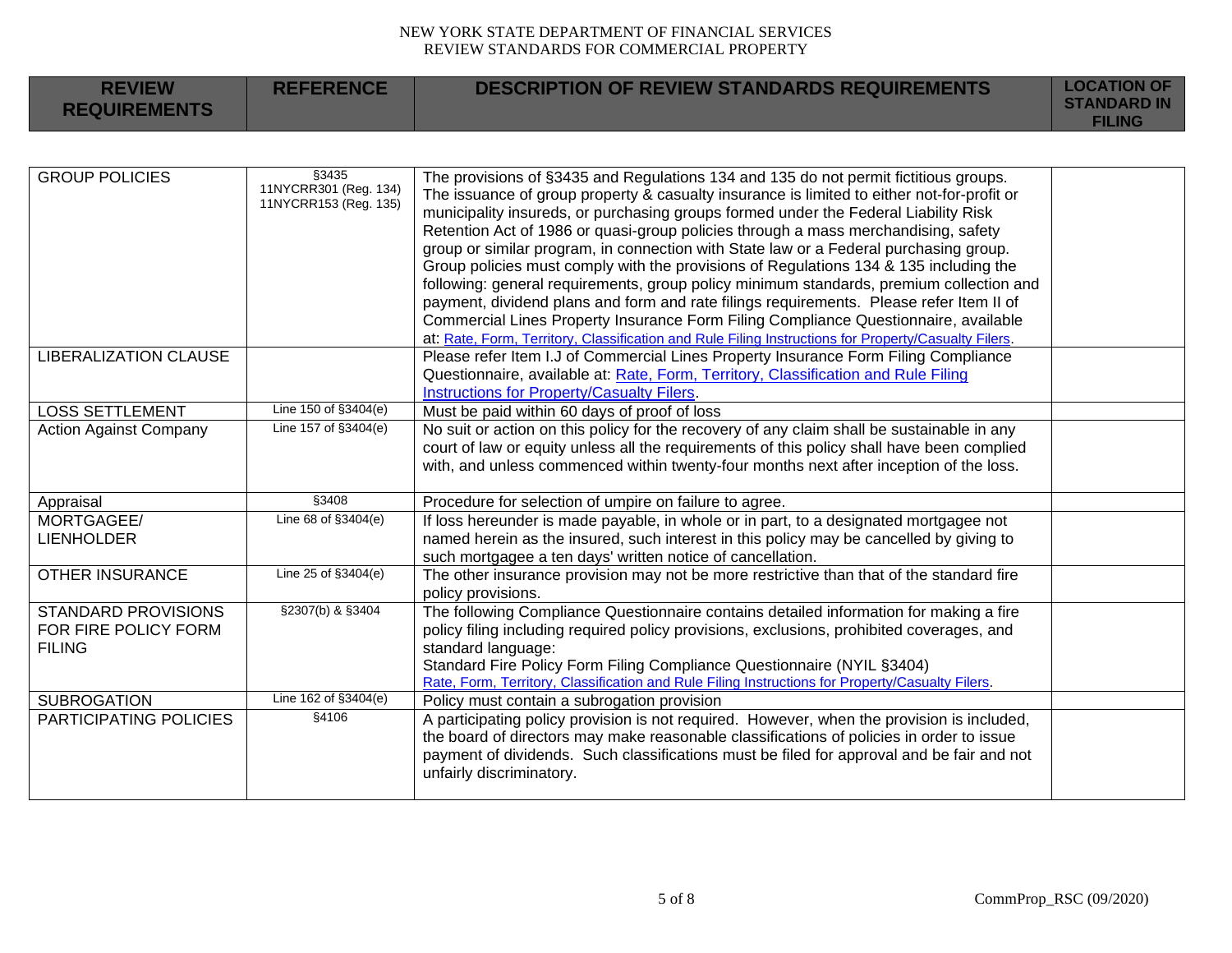| <b>REVIEW</b><br><b>REQUIREMENTS</b>                    | <b>REFERENCE</b>                                                             | <b>DESCRIPTION OF REVIEW STANDARDS REQUIREMENTS</b>                                                                                                                                                                                                                                                                                                                                                                                                                                                                                                                                                                                                                                                                                                                                | <b>LOCATION OF</b><br><b>STANDARD IN</b><br><b>FILING</b> |
|---------------------------------------------------------|------------------------------------------------------------------------------|------------------------------------------------------------------------------------------------------------------------------------------------------------------------------------------------------------------------------------------------------------------------------------------------------------------------------------------------------------------------------------------------------------------------------------------------------------------------------------------------------------------------------------------------------------------------------------------------------------------------------------------------------------------------------------------------------------------------------------------------------------------------------------|-----------------------------------------------------------|
|                                                         |                                                                              |                                                                                                                                                                                                                                                                                                                                                                                                                                                                                                                                                                                                                                                                                                                                                                                    |                                                           |
| <b>VOIDANCE</b>                                         | §3105 & §3106                                                                | May not void a policy unless the misrepresentation is material. No misrepresentation<br>shall be deemed material unless knowledge by the insurer of the facts misrepresented<br>would have led to a refusal by the insurer to make such contract. Please refer to Item I.H<br>of Commercial Liability Insurance Form Filing Compliance Questionnaire and Item I.c of<br>Commercial Lines Property Insurance Form Filing Compliance Questionnaire, available<br>at: Rate, Form, Territory, Classification and Rule Filing Instructions for Property/Casualty Filers.                                                                                                                                                                                                                |                                                           |
| <b>WARRANTIES</b>                                       | §3106                                                                        | A breach of warranty shall not void a policy unless the breach of warranty is material.                                                                                                                                                                                                                                                                                                                                                                                                                                                                                                                                                                                                                                                                                            |                                                           |
| <b>RATES &amp; RATING</b><br><b>PLANS</b>               | §2304 & §2344<br>11NYCRR161 (Reg. 129)<br>Supplement No 4 to CL 11<br>(1998) | All rates, rating plans, and rating rules filings must be submitted in accordance with the<br>instructions of Supplement No. 4 to Circular Letter 11 (1998) which outlines the new<br>mandatory filing procedures effective September 16, 2002. These procedures contain the<br>minimum required information that must accompany all rate, rating plan, and rating rule<br>filings. Rate filings must include appropriate supporting information as outlined in the<br>Rate Filing Sequence Checklist. Please note the relevant requirements contained in<br>Section 2304 of the New York Insurance Law. Please refer to the following web site for<br>additional information:<br>Rate, Form, Territory, Classification and Rule Filing Instructions for Property/Casualty Filers. | Form/Page/Para<br>Reference                               |
| <b>ADOPTIONS OF RATE</b>                                |                                                                              |                                                                                                                                                                                                                                                                                                                                                                                                                                                                                                                                                                                                                                                                                                                                                                                    |                                                           |
| <b>SERVICE</b><br>ORGANIZATIONS (RSO)<br><b>FILINGS</b> |                                                                              |                                                                                                                                                                                                                                                                                                                                                                                                                                                                                                                                                                                                                                                                                                                                                                                    |                                                           |
| Me Too Filings                                          | §2306<br>11 NYCRR 161.7<br>(Reg. 129)                                        | The insurer may discharge its rate filing obligation by giving notice that it uses rates and<br>rate information prepared by a designated rate service organization. Please refer to<br>Regulation 129 for the filing of rates and the relation and role of rates published by a rate<br>service organization and the Department's web site for additional filing information:<br>Rate, Form, Territory, Classification and Rule Filing Instructions for Property/Casualty Filers.                                                                                                                                                                                                                                                                                                 |                                                           |
| <b>CONSENT-TO-RATE</b>                                  | §2309                                                                        | The application for an excess rate is subject to prior approval. In addition, the application<br>must include the insured's reasons and the application must be signed by the insured.                                                                                                                                                                                                                                                                                                                                                                                                                                                                                                                                                                                             |                                                           |
| <b>CREDIT SCORING AND</b><br><b>REPORTS</b>             |                                                                              | The use of credit scoring and reports is limited to the initial underwriting and/or initial tier<br>placement of the risk.                                                                                                                                                                                                                                                                                                                                                                                                                                                                                                                                                                                                                                                         |                                                           |
| <b>INDIVIDUAL RISK RATING</b>                           | §2305<br>11NYCRR161.12<br>(Reg. 129)                                         | Individual Risk Submissions not subject to prior approval shall not filed with the<br>Department. All such information shall be retained in the insurer's individual underwriting<br>file for each policy issued for a period of five years from the date of first issuance of such<br>policy.                                                                                                                                                                                                                                                                                                                                                                                                                                                                                     |                                                           |
| Prior approval                                          | CL 4 (1996)                                                                  | All Individual Risk Submissions subject to prior approval form must include Form 129-<br>c.doc, available at:<br>Rate, Form, Territory, Classification and Rule Filing Instructions for Property/Casualty Filers.                                                                                                                                                                                                                                                                                                                                                                                                                                                                                                                                                                  |                                                           |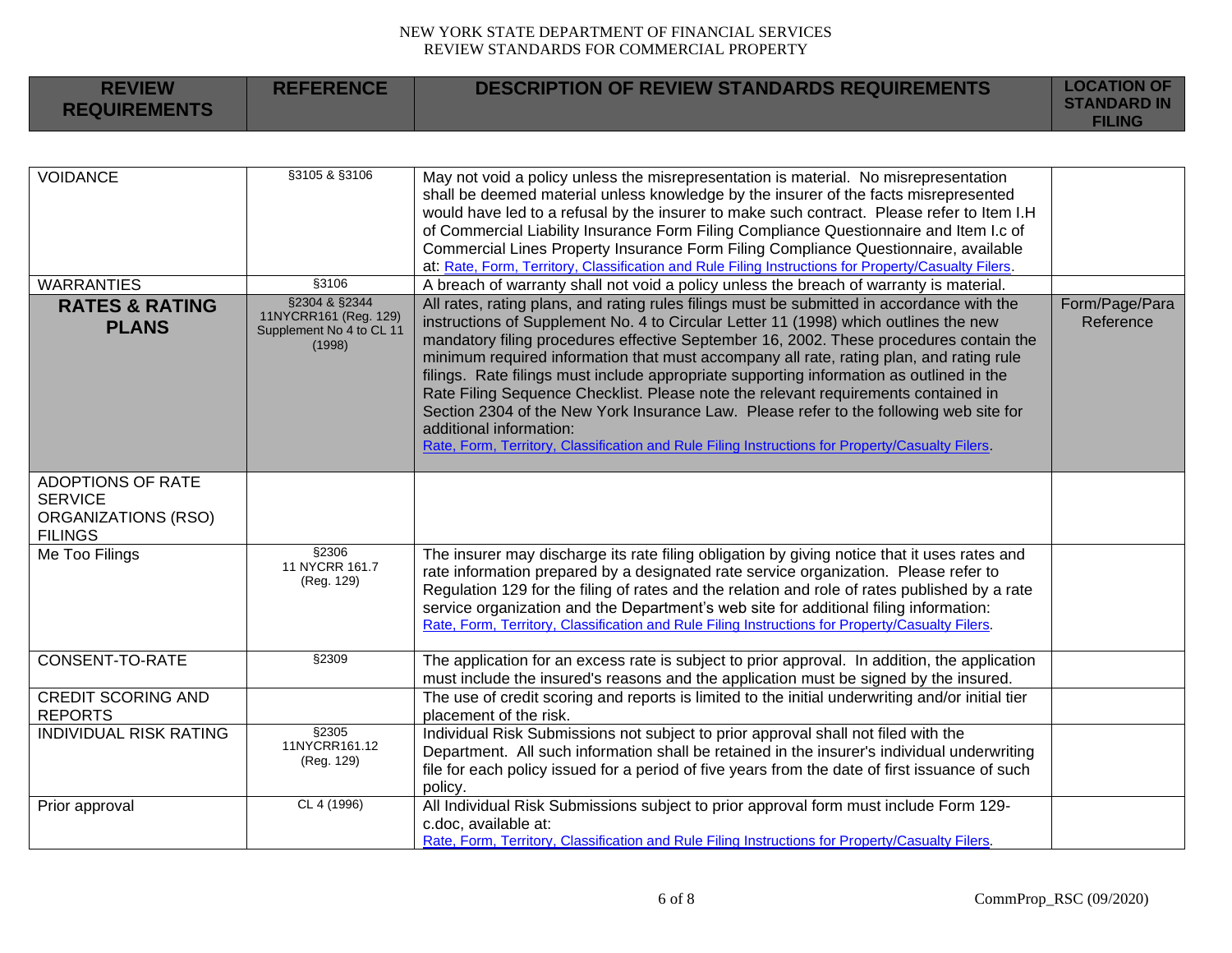| <b>REVIEW</b>       | <b>REFERENCE</b> | <b>DESCRIPTION OF REVIEW STANDARDS REQUIREMENTS</b> | <b>LOCATION OF</b><br><b>STANDARD IN</b> |
|---------------------|------------------|-----------------------------------------------------|------------------------------------------|
| <b>REQUIREMENTS</b> |                  |                                                     | <b>FILING</b>                            |

| <b>PRICING</b>                | §2304 & §2344                                | The following web site contains the mandatory filing procedures:                                 |  |
|-------------------------------|----------------------------------------------|--------------------------------------------------------------------------------------------------|--|
|                               | 11NYCRR161 (Reg. 129)<br>CL 19 (1992) & CL 4 | Rate, Form, Territory, Classification and Rule Filing Instructions for Property/Casualty Filers. |  |
|                               | (1996)                                       |                                                                                                  |  |
| Minimum Premium Rules         |                                              | Minimum Premium Rules- the submission should evidence the relationship between the               |  |
|                               |                                              | amount charged as a minimum premium and the costs associated with producing the                  |  |
|                               |                                              | policy or coverage. Return Premium/Minimum Earned Premium Rules - the submission                 |  |
|                               |                                              | should specify that the policy will be pro-rated or short-rated due to mid-term termination      |  |
|                               |                                              | of the policy. Premium may be considered fully earned only for policies insuring special         |  |
|                               |                                              | events that are only a few days in length.                                                       |  |
| <b>Multi Tiering</b>          |                                              | Eligibility requirements for each tier must be submitted. The tier eligibility requirements      |  |
|                               |                                              | must be specific and mutually exclusive, so that no insured would be eligible for more           |  |
|                               |                                              | than one tier. The rate effects of the tier eligibility requirements should not be duplicated in |  |
|                               |                                              | any rating plans. Justification must be provided for the rate differential for each tier.        |  |
| <b>Payment Plans</b>          |                                              | Payment plans are outside of the rating structure, and do not have to be filed with the          |  |
|                               |                                              | Department or included as part of the manual rates.                                              |  |
| Service Charges               |                                              | Late payment fees, reinstatement fees, and premium installment fees are to be classified         |  |
|                               |                                              | as service fees that are outside of the rating structure, and do not have to be filed with the   |  |
|                               |                                              | Department or included as part of the manual rates.                                              |  |
| Storm Shutters/Laminated      | 11NYCRR160.6 (Reg. 57)                       | Must comply with 3rd amendment to Regulation 57 for storm shutter and laminated glass            |  |
| <b>Glass Discounts</b>        |                                              | discount criteria.                                                                               |  |
| <b>RATING PLAN</b>            | §2344                                        | Rating plans are subject to prior approval. Even if the insurer is adopting a rating plan        |  |
| <b>REQUIREMENTS</b>           | 11NYCRR161.8 (Reg.<br>129)                   | from a Rate Service Organization (RSO) without modification, such plan is subject to the         |  |
|                               |                                              | prior approval requirements.                                                                     |  |
| <b>Composite Rating</b>       |                                              | For rating plan rules and standards, please refer to Regulation 129 and item RP-1 and            |  |
|                               |                                              | RP-2 of the Rate Filing Sequence Checklist, available at: Rate, Form, Territory,                 |  |
|                               |                                              | Classification and Rule Filing Instructions for Property/Casualty Filers.                        |  |
| <b>Expense Reduction Plan</b> |                                              | For rating plan rules and standards, please refer to Regulation 129 and item RP-1 and            |  |
|                               |                                              | RP-2 of the Rate Filing Sequence Checklist, available at: Rate, Form, Territory,                 |  |
|                               |                                              | <b>Classification and Rule Filing Instructions for Property/Casualty Filers.</b>                 |  |
| <b>IRPM</b>                   |                                              | For rating plan rules and standards, please refer to Regulation 129 and item RP-1 and            |  |
|                               |                                              | RP-2 of the Rate Filing Sequence Checklist, available at: Rate, Form, Territory,                 |  |
|                               |                                              | Classification and Rule Filing Instructions for Property/Casualty Filers.                        |  |
| Loss Rating                   |                                              | For rating plan rules and standards, please refer to Regulation 129 and item RP-1 and            |  |
|                               |                                              | RP-2 of the Rate Filing Sequence Checklist, available at: Rate, Form, Territory,                 |  |
|                               |                                              | <b>Classification and Rule Filing Instructions for Property/Casualty Filers.</b>                 |  |
| <b>Retrospective Rating</b>   |                                              | For rating plan rules and standards, please refer to Regulation 129 and item RP-1 and            |  |
|                               |                                              | RP-2 of the Rate Filing Sequence Checklist, available at: Rate, Form, Territory,                 |  |
|                               |                                              | Classification and Rule Filing Instructions for Property/Casualty Filers.                        |  |